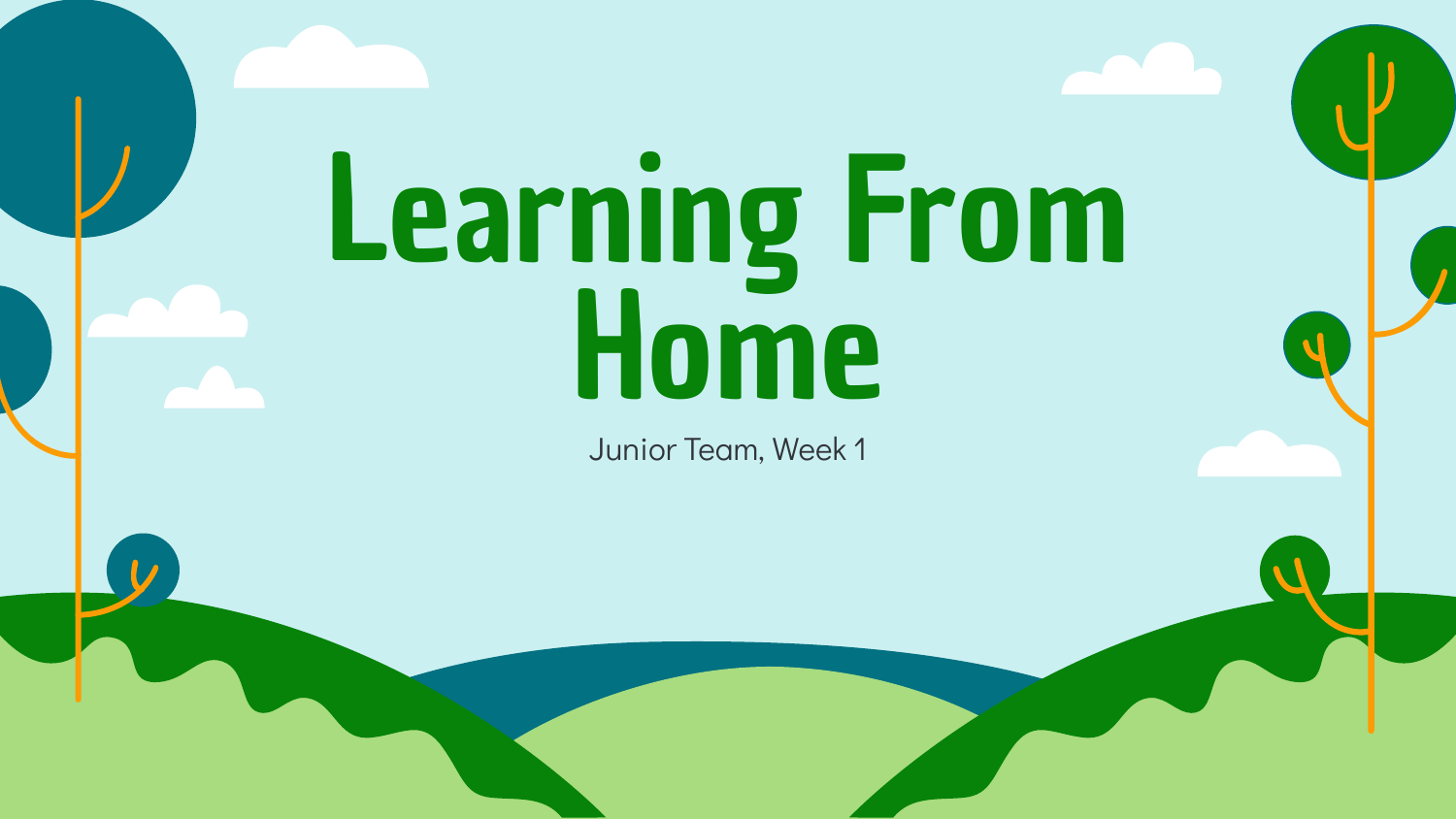#### How will it work?

Each week we will send out a powerpoint with some activities to do. All tasks are optional. There will be lots of things that you can choose from. We would love it if you took some photos and sent them to your teacher, that way we can share some of the great learning going on at home with each other. Please be in touch with your classroom teacher with any questions.

#### Catching up on Zoom

Class teachers will be online each day between 11:00 and 11:30am and then again between 2:30pm and 3pm. Please pop online when it suits you to hear a story, share some news and spend some time together. We would love to see you when you can make it!

You will see the links on the following slide.

We can't wait to see what you get up to!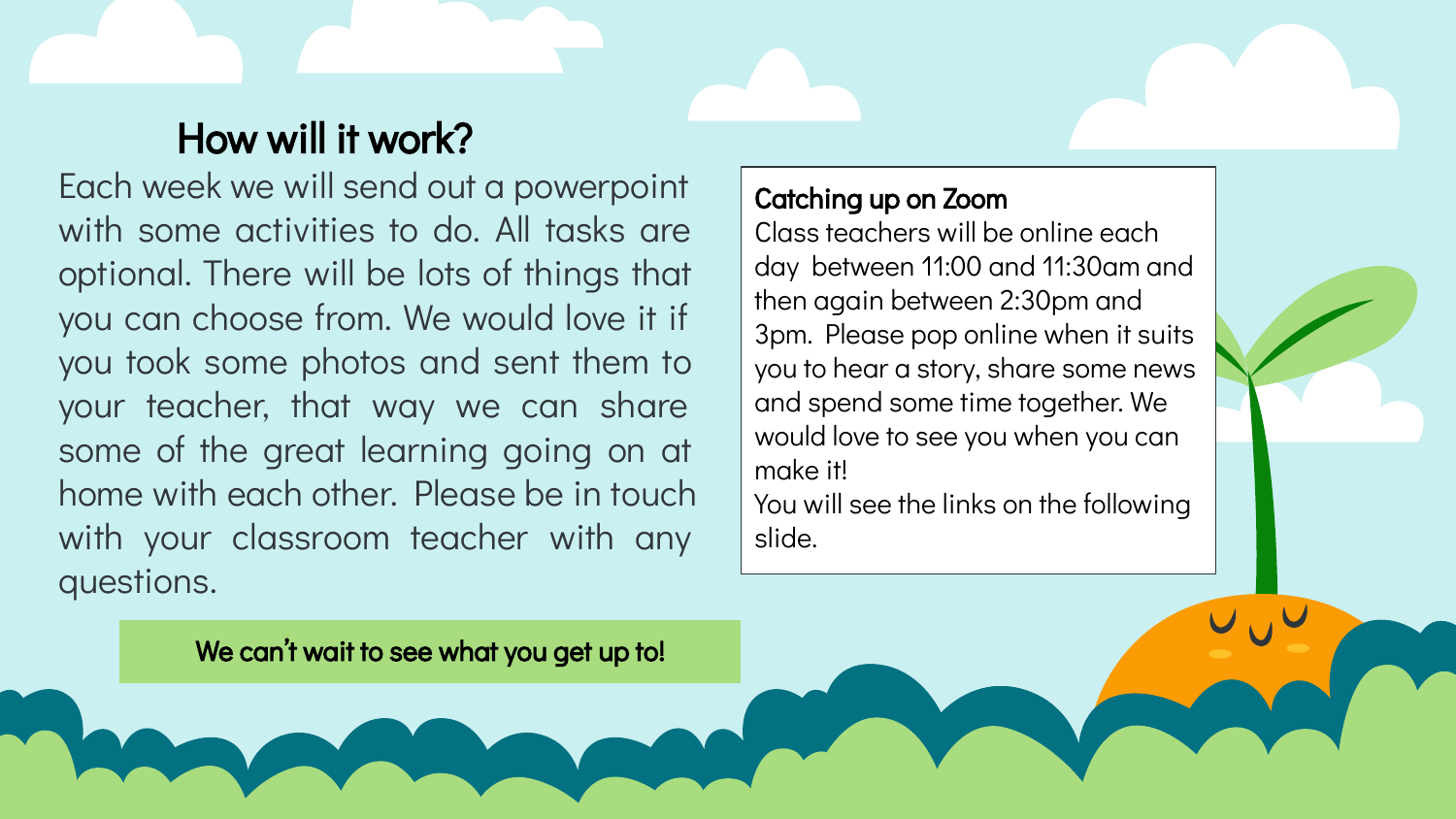### See you online!

You can check in to chat with your class teacher and some classmates each day. Just clock on the link and the teacher will let you into the meeting. Please email your class teacher if you are having trouble.



#### Link to Google Meets - Miriam

11:00am [Click here](http://meet.google.com/npz-vwhr-dks) 2:30pm [Click here](http://meet.google.com/jxs-igsq-mtc)

Link to Zoom - Nicola 11:00am [Click here](http://meet.google.com/ijt-fsmx-dad) 2:30pm [Click here](http://meet.google.com/uez-mdge-wyg) [Ti Kouka](http://meet.google.com/uck-oopc-ets) Room 6



Link to Zoom - Jo 11:00am [Click here](http://meet.google.com/qtv-egmz-rxe)

2:30pm [Click here](http://meet.google.com/whz-sbdp-nzi)

**Harakeke** Room 5

Link to Zoom - Miss Jones 11:00am [Click here](http://meet.google.com/bhf-njre-mft) 2:30pm [Click here](http://meet.google.com/gjq-xocu-dcc)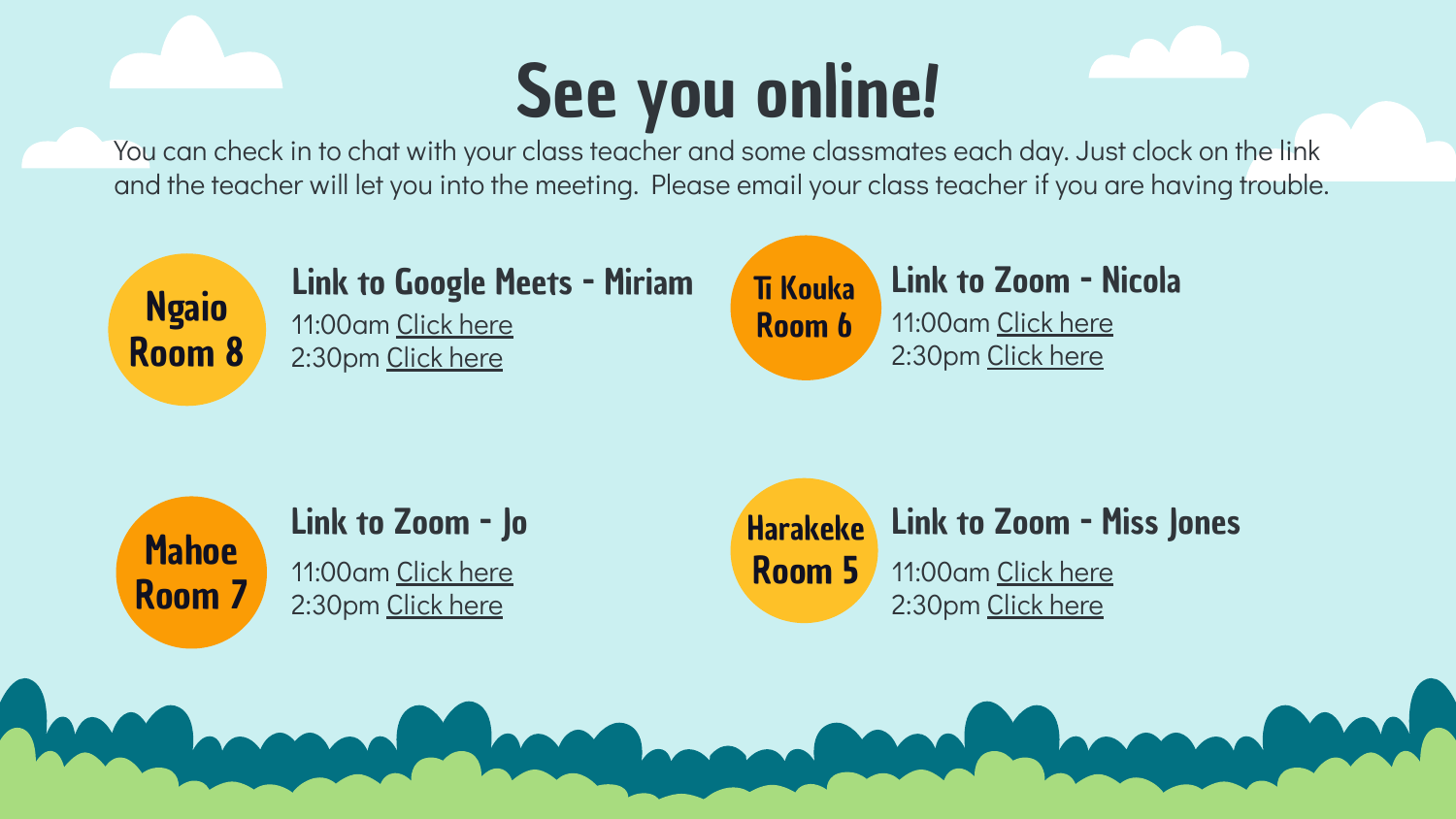### Maths!

Choose something in your house, e.g. a shoe, a spoon,

Can you find three things the same length, three things that are **longer** and three things that are **shorter**?



Which is the **shortest** thing you have found? Which is the **longest**?

Take a photo of what you have found and send it to your teacher!

#### Measurement Task

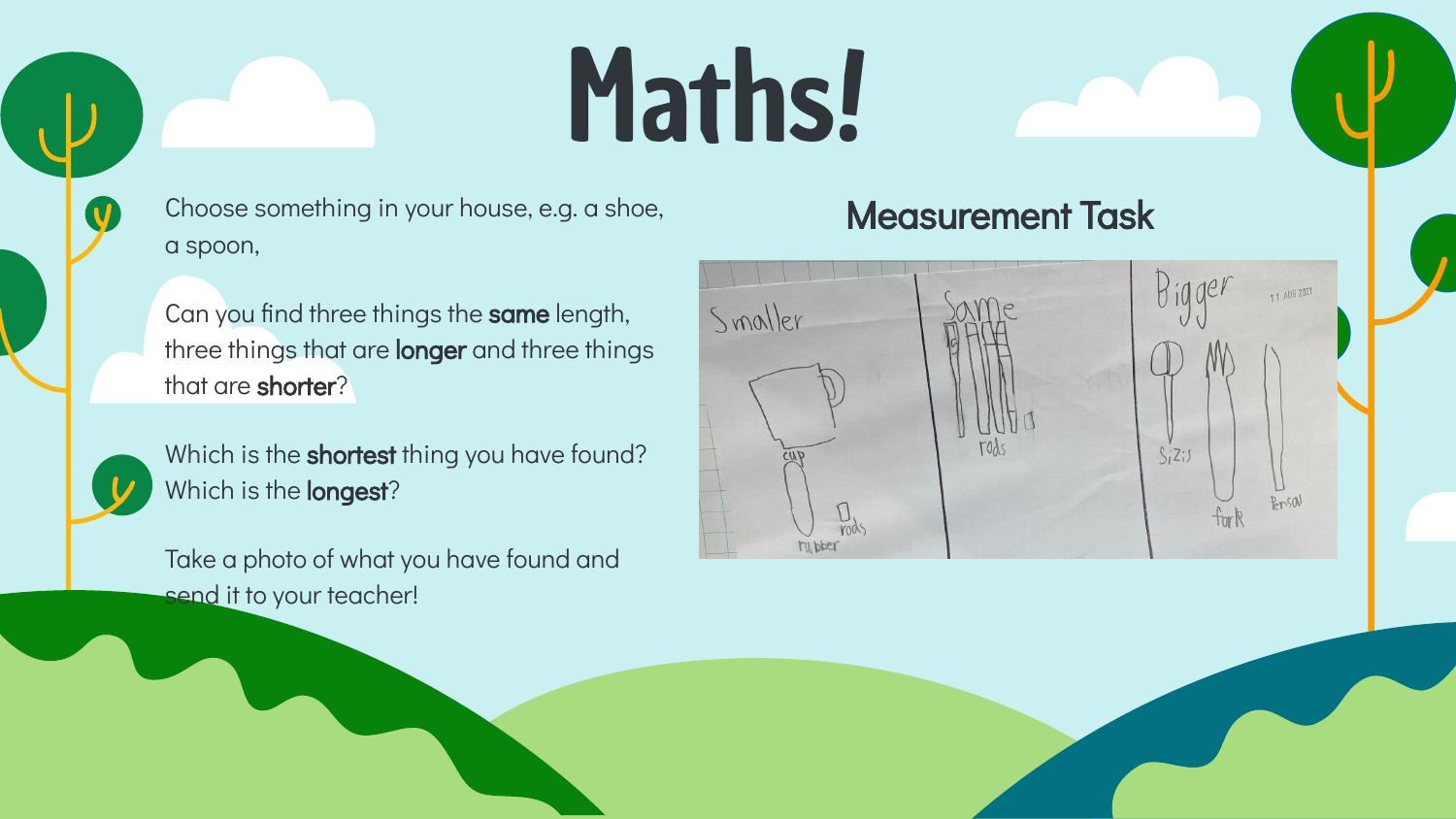# Literacy!

#### Whatever Next! **JILL MURPHY**



Watch the story and then choose a writing activity!

#### Whatever Next! By Jill Murphy

Create a comic about what happened in the story.

Write about what you would do if you you built a rocket and flew to the moon.

Create a diagram of your rocket ship and label the working parts or special features. You could even build it!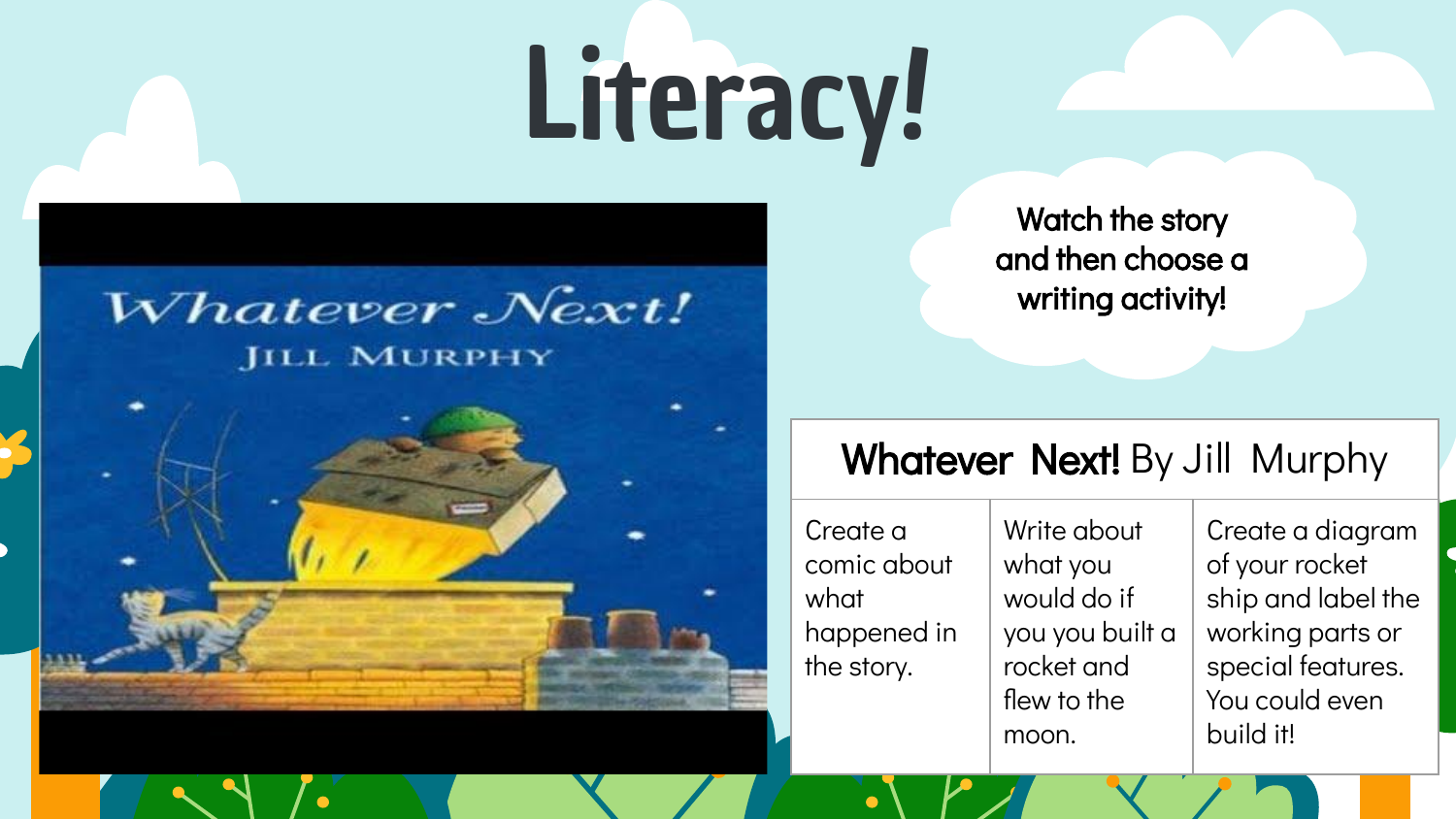### Food Science!



ice-cream in a bag?



You will need:

A large ziplock bag, a small ziplock bag, flavouring, 1 cup of milk, 3 cups of ice, ⅓ cup of rock salt, 1 tbsp of sugar.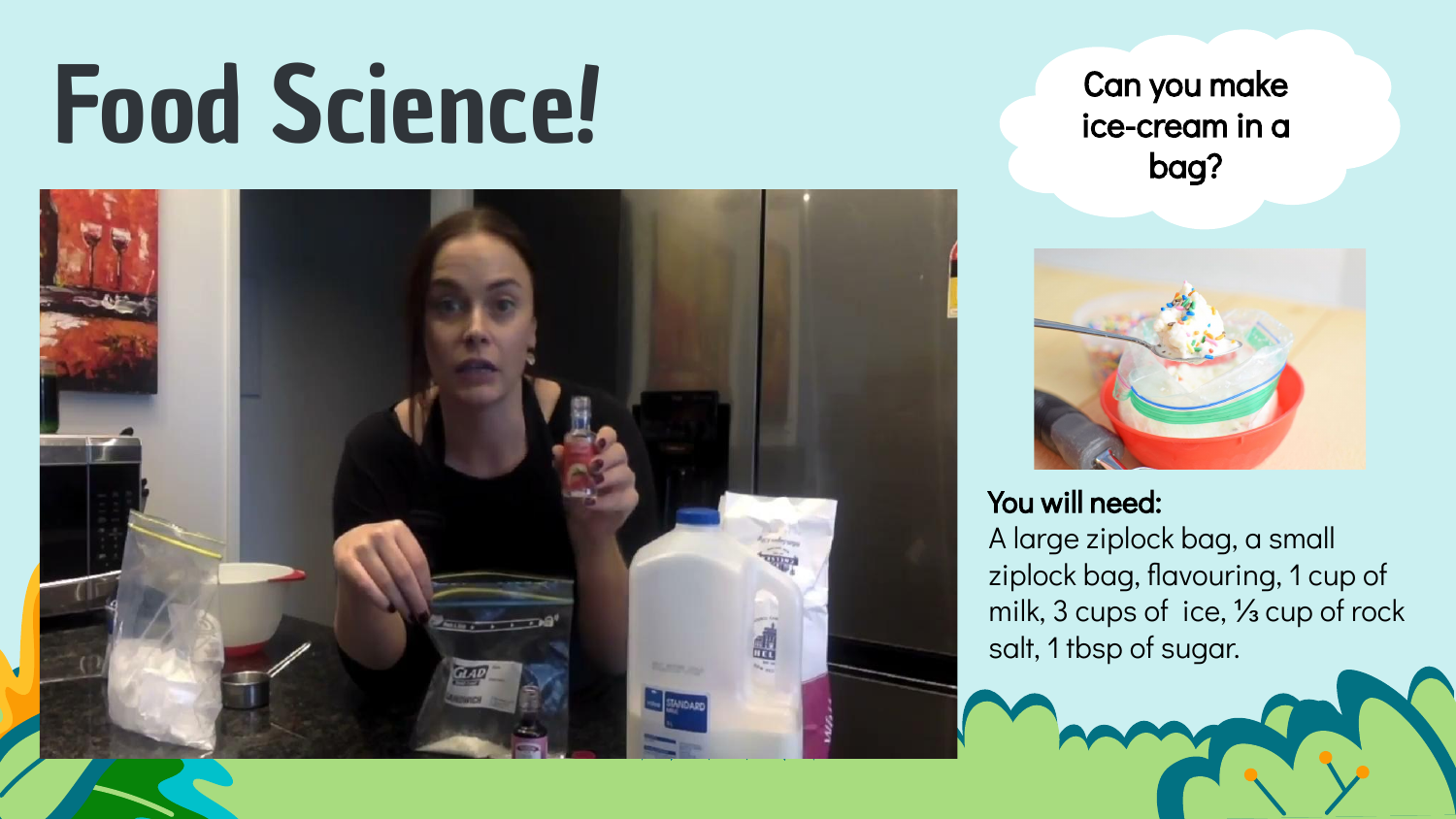### Visual Arts!

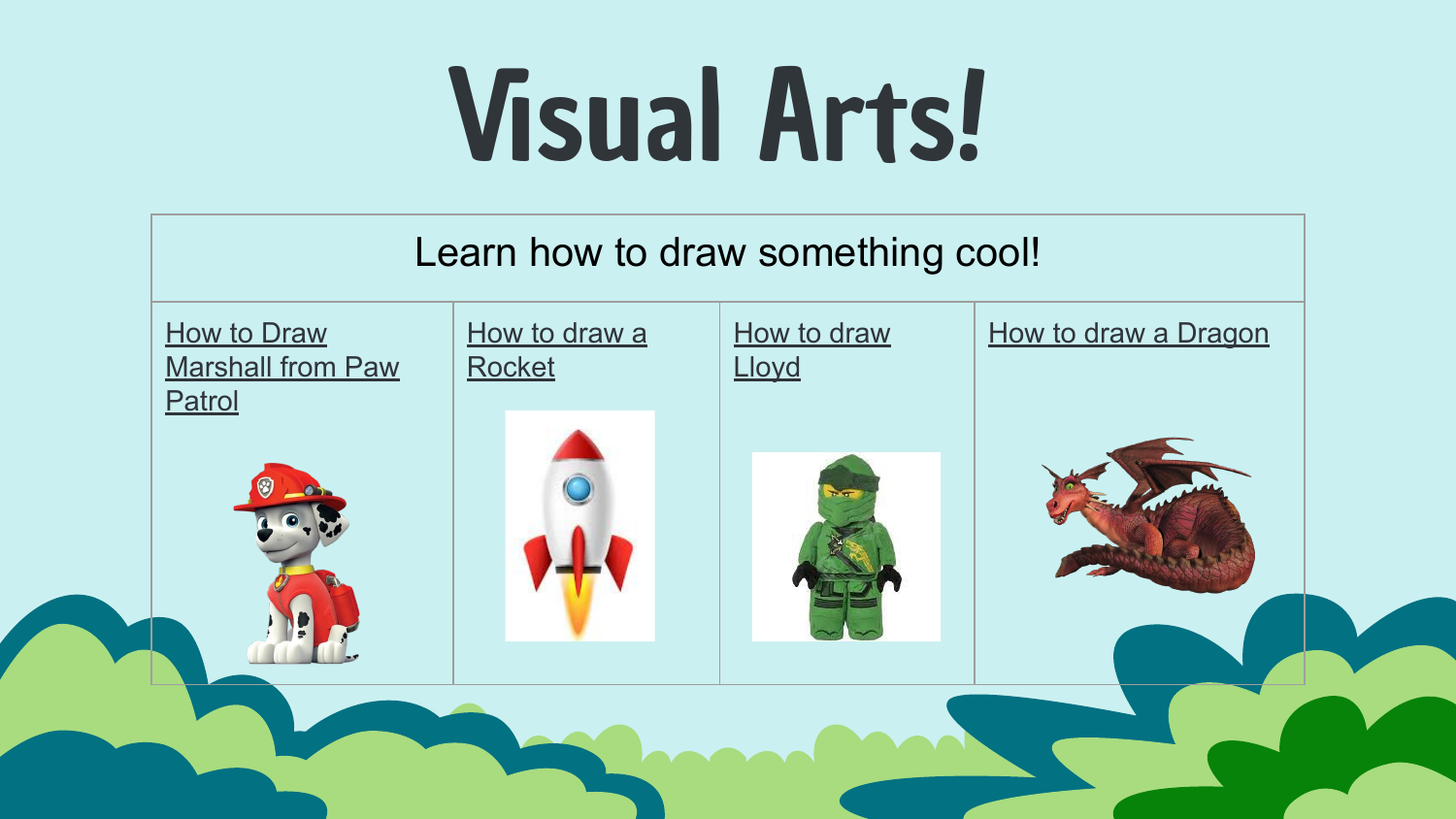### **Music**

Click on a song below and have a sing along!

[Ranginui and Papatuanuku](https://www.youtube.com/watch?v=EZd8DAU9_ts) [Bad Hair Day](https://www.youtube.com/watch?v=P-cuhv3DJKE) [Library Song](https://www.youtube.com/watch?v=Qk3C1SNvtSU) [Dad, I Want to be a Camel](https://www.youtube.com/watch?v=asVlgiNm8Ss) [Irish Jig](https://www.youtube.com/watch?v=AOLPNUBlSh4)

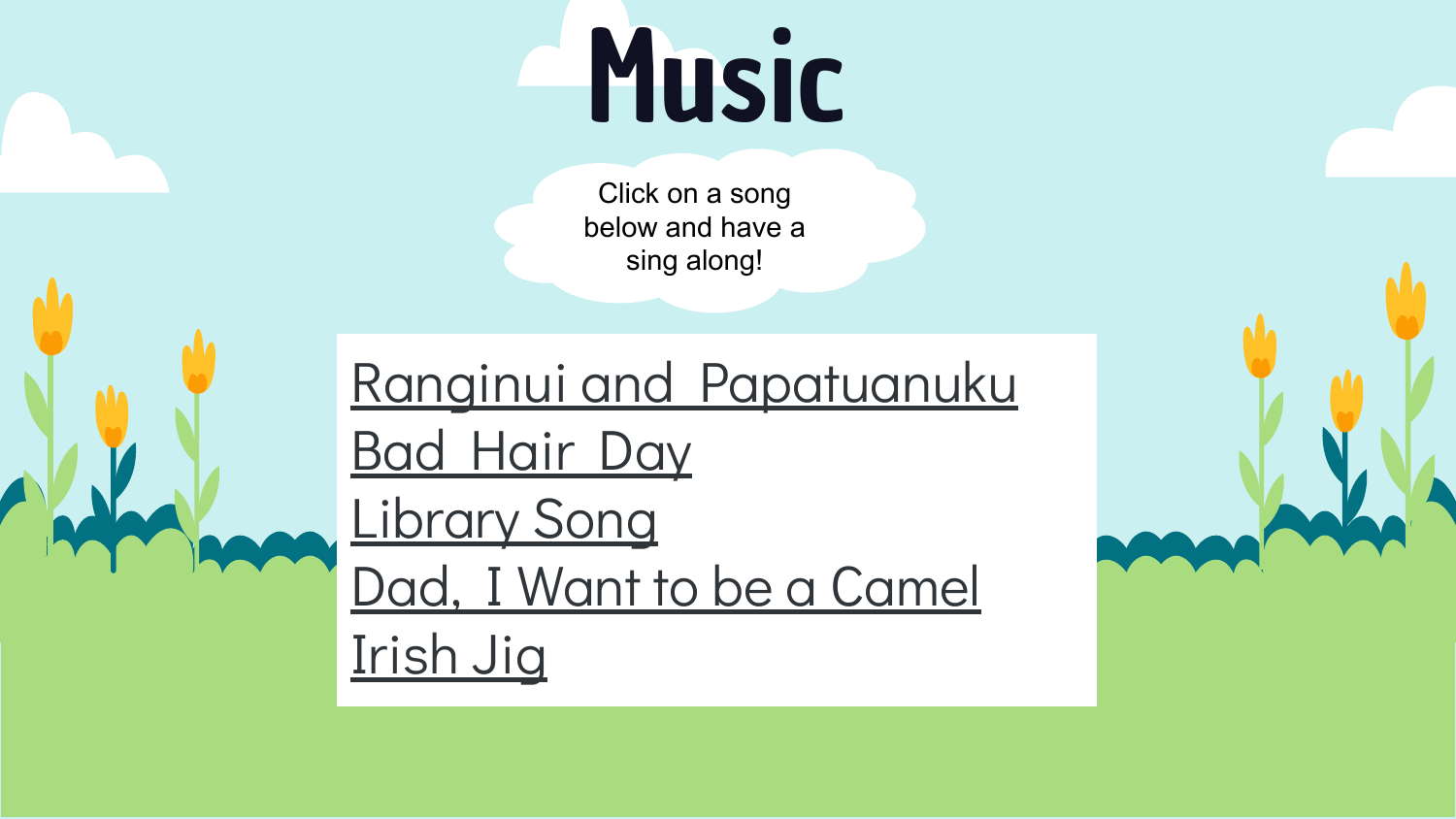## Audiobooks



**essential**modernalassias

Phantom Tollbooth **RTON JUSTER** 

| You're a Bad<br>Man, Mr Gum! | <b>The Firework</b><br>Maker's<br><b>Daughter</b> | <b>The Phantom</b><br><b>Tollbooth</b> |
|------------------------------|---------------------------------------------------|----------------------------------------|
| <u>Chapter 1</u>             | Chapter 1                                         | Chapter 1                              |
| <b>Chapter 2</b>             | Chapter <sub>2</sub>                              | <b>Chapter 2</b>                       |

 $5$ fanfon

New chapters coming each week!